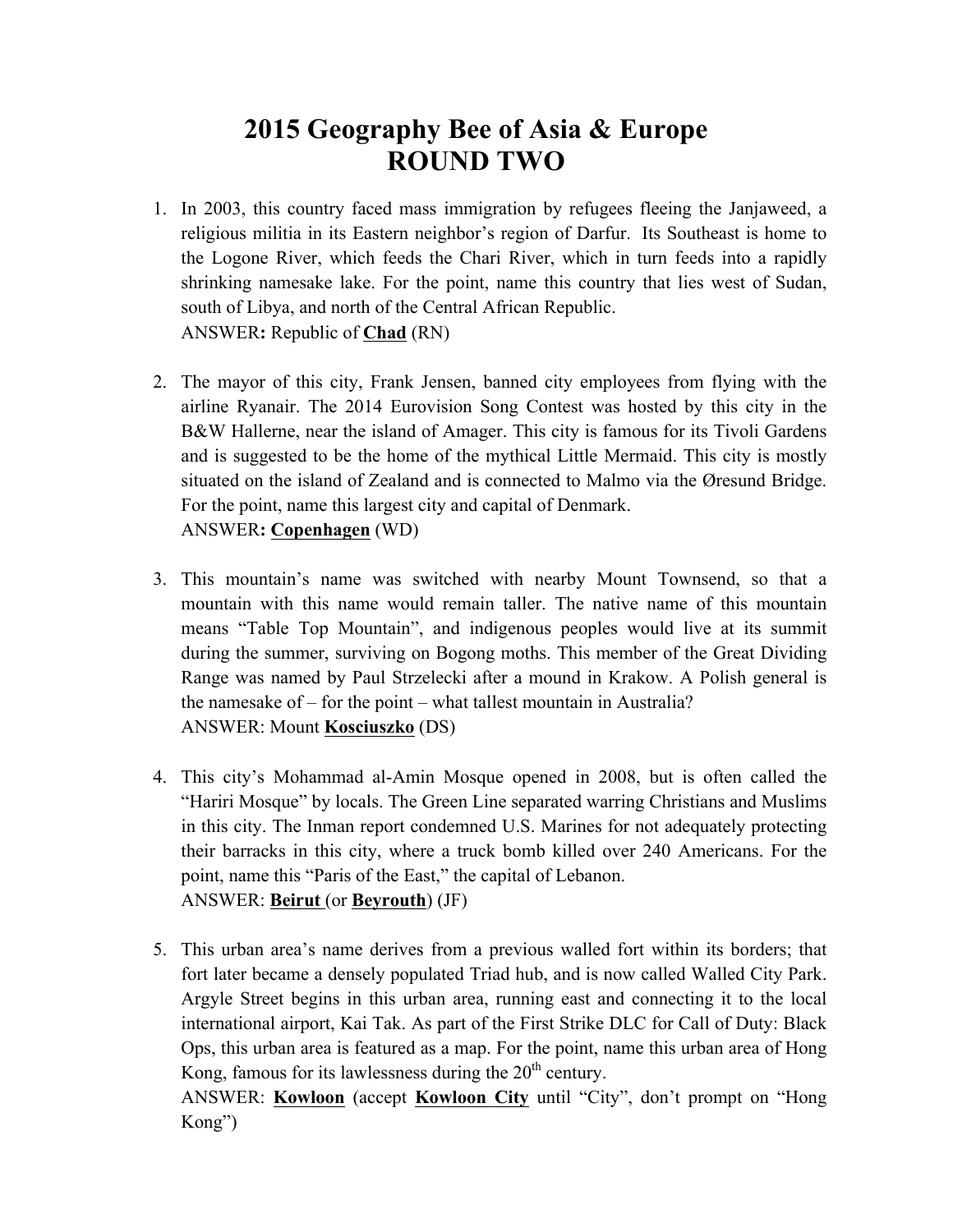- 6. The discoverer of this site initially suggested that it was a sanctuary for the Aclla Cuna. Religious buildings at this site include the trapezoidal Temple of the Three Windows and the Temple of the Condor. This site's main plaza includes the Intihuatana sundial, and this place is believed to have been an estate of Pachacuti. This site sits above the Urubamba River valley, and was discovered in 1911 by Hiram Bingham. For the point, name this "lost city of the Incas." ANSWER: **Machu Picchu** (SH)
- 7. The cahow is a type of endangered seabird that breeds on rocks off this island. Visitors to this island often ride mopeds and can travel to Elbow Beach, which has the pale pink sand common to this island's South Shore. This island is known for its insurance industry and its namesake style of shorts. For the point, name this island belonging to Great Britain in the western Atlantic with its capital at Hamilton. ANSWER: **Bermuda** (JF)
- 8. Early settlements of these people occurred at Palliser Bay and Waihemo, a river originating in the Kakanui Range. The English word "taboo" comes from these people's word *tapu*, a mysterious or superhuman force often paired with *mana,* an impersonal, acquired life force. Creation myths of these people recount the demigod Maui fishing from a canoe, the South Island, and catching a giant fish, the North Island. For the point, name these Eastern Polynesian natives of New Zealand. ANSWER: **Māori** people (CP)
- 9. Visitors to this archipelago can overlook banana plantations from its highest point, the dormant volcano Mount Teide. A BBC documentary controversially claimed that Cumbre Vieja, a volcano on this archipelago, could cause a mega-tsunami to hit the East Coast of the United States. Productive islands in this archipelago, whose name comes from the Latin for "of the dogs," include Gomera, La Palma, and Tenerife. For the point, name these islands off the coast of Morocco, which are controlled by Spain. ANSWER: **Canary** Islands [or Islas **Canarias**] <BA> {II}
- 10. This man served as court cosmographer to William of Jülich-Cleves-Berge and his son Rumold continued some of his work. This man encouraged Abraham Ortelius to compile the *Theatrum Orbis Terrarum*, the first modern atlas. One construct named for this man represents loxodromes as straight lines and whose linear scale becomes infinite at the poles. For the point, name this Flemish cartographer and namesake of a map projection.

ANSWER: Gerardus **Mercator** <EM>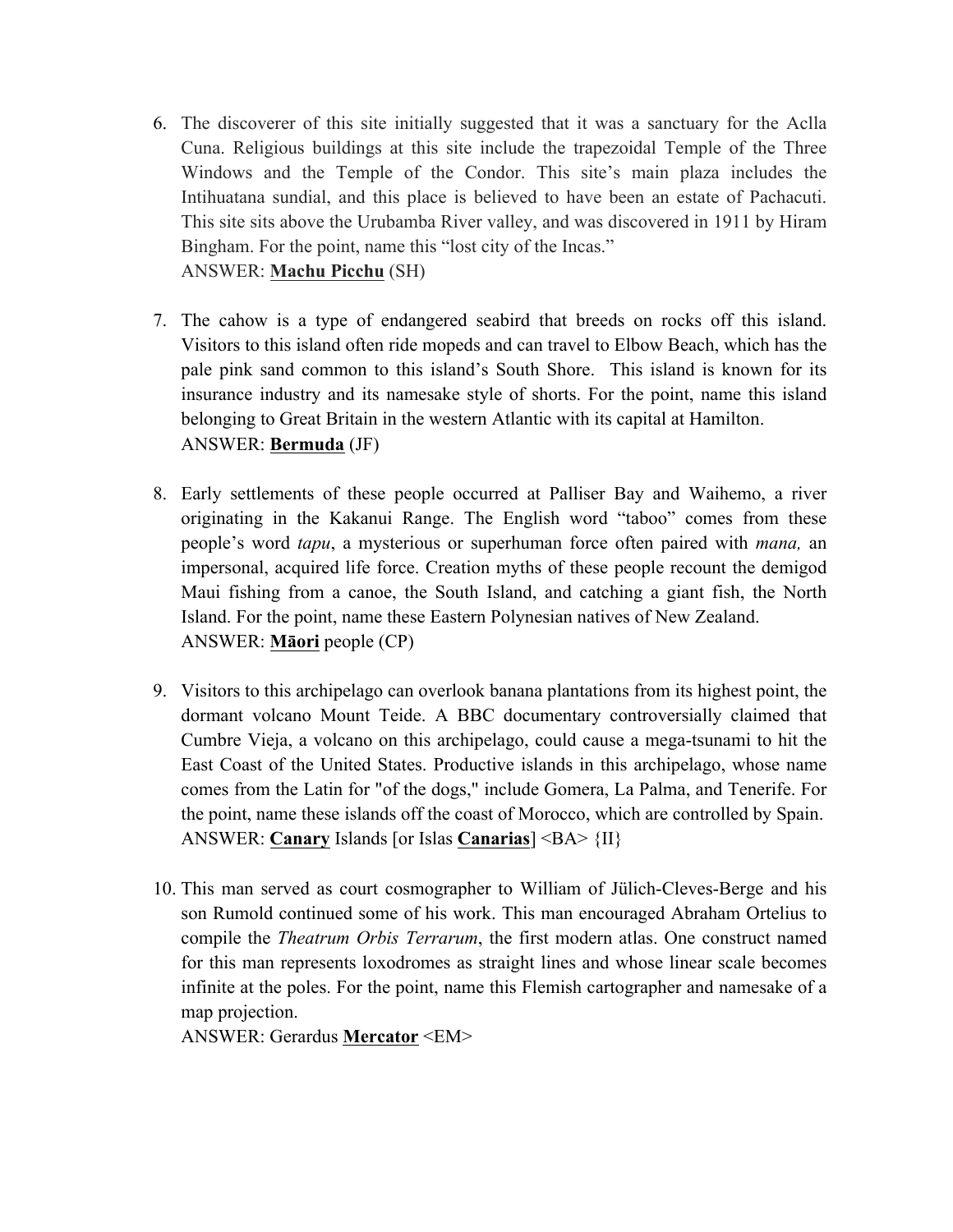- 11. This nation's highest point, Gaizinkalns, is located in the eastern part of this country, where ethnic Russians make up about one quarter of the population. Christian missionaries to this country traveled along the Daugava River looking for converters. One city in this country is home to a busy port in the Baltic States named Ventspils. This country's largest city and capital lies on a namesake gulf that also borders Estonia. For the point, name this European country, with its capital at Riga. ANSWER**:** (Republic of) **Latvia** (WD)
- 12. This city's first major sports championship was earned in 1996 over the Florida Panthers. Barack Obama officially became the Democratic nominee for president in 2008 in this city in the Mountain Time Zone. This city is found at an elevation of 5280 feet, which gives it its nickname, the Mile High City. For the point, name this US city, home to sports teams named the Nuggets, Broncos, and Colorado Rockies. ANSWER: **Denver** (EK)
- 13. The Marquis of Pombal helped rebuild this city while serving as a minister for King Joseph I. Dr. Pangloss insists a disaster that kills thousands here is for the greater good in Voltaire's book, *Candide*. In 1755, this city was almost totally destroyed by an earthquake. For the point, name this city on the Tagus River, the smaller of the two national capitals on the Iberian Peninsula, but the largest city of Portugal. ANSWER: **Lisbon** <MC> {III}
- 14. To the south of this island lie the Paximadia where Leto legendarily gave birth to her children. This island famously produced kamares ware pottery in antiquity, and was also home to the unusual sport of bull leaping. This island's archeological site of Knossos is found outside its capital and largest city, Heraklion. For the point, name this island and center of Minoan culture in the ancient world. ANSWER: **Crete** (RN)
- 15. The Ottoman-era Ayjad fortress formerly stood in this city. An edifice found in this city is cleaned twice yearly using brooms dipped in rose water. The world's largest clock face is found on a hotel in this city, which also contains Umm al-Qura University. One artifact in this city is found in the Masjid al-Haram and is circled seven times in the ritual of tawaf. For the point, name this pilgrimage site that contains the Kaaba, the holiest city in Islam.

ANSWER: **Mecca**, Saudi Arabia [or **Makkah**, Saudi Arabia] <EM>

16. This country's dictator once had his security forces dress up as Santa Claus before they gunned down his political opponents in this country's main football stadium on Christmas. The mainland portion of this country is called Rio Muni, while its main island in the Gulf of Guinea is named Bioko and contains the capital, Malabo. For the point, name this small African country that borders Gabon and Cameroon, and is named in part for its proximity to 0 degrees latitude. ANSWER**:** (Republic of) **Equatorial Guinea** (WD)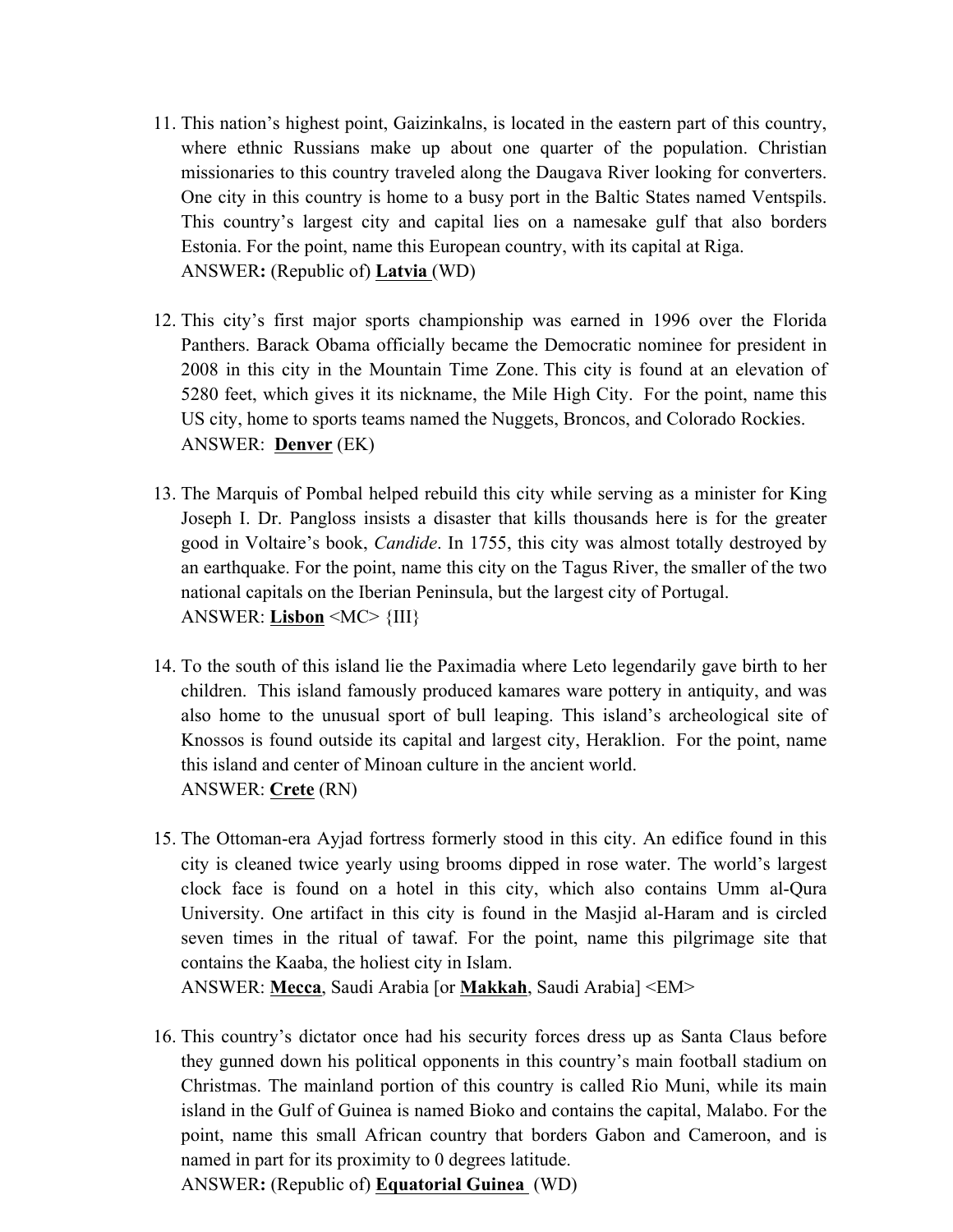17. The tallest cast-iron one of these structures was built as a replacement for the first federally-funded one of these structures in the United States; those two structures sit a mere 357 feet away from each other at Cape Henry. The Statue of Liberty briefly served as one of these structures during the late nineteenth century, but proved ineffective and was extinguished in 1901. Ruins of a famous one of these can be viewed underwater in Alexandria, Egypt. For the point, name these structures built to guide ships safely.

ANSWER: **lighthouses** (CP)

18. This biome can be found throughout the southern half of the Sakha Republic. North American cities that lie within this biome include Whitehorse and Yellowknife. This region is usually characterized by coniferous forests, and most of Canada and Russia is included in this biome. For the point, name this biome located at around 50 to 70 degrees north, which lies between temperate forests and arctic tundra, the world's largest terrestrial biome.

ANSWER: **Taiga** (WD)

- 19. This country is home to historic monasteries such as St Stephen on Daga Island in a famous lake in the Amhara Region. Clashes with Christian emperors drove members of this country's Beta Israel into its Semien Mountains. Erta Ale is an active volcano in this country's Afar Region. A lake in this country, Lake Tana, is the ultimate source of the Blue Nile. For the point, name this country led from Addis Ababa. ANSWER**:** Federal Democratic Republic of **Ethiopia** (RN)
- 20. One example of this commodity produced on the island Sardinia undergoes a fermentation process brought about by intentional introduction of fly larvae, that variety is called casu marzu. A South Asian type of this foodstuff is called paneer, while British forms include Stilton and Red Lester. Feta is a Greek type commonly used in salads. For the point, name this commodity that also comes in Parmesan and Mozzarella varieties.

ANSWER**: Cheese** (accept varieties of cheeses such as "blue **cheese**") (RN)

21. The lowest band on the flag of Mauritius is this color. This color could be found on the national flag flying in Tobruk and Benghazi in 1999. Most of the flags in North Africa and the Middle East feature this color, due to a common religion. Until 2011, the flag of Libya was entirely made up of this color. For the point, name this color, often associated with Islam, which also denotes environmentally-oriented political parties.

ANSWER: **Green** (WD)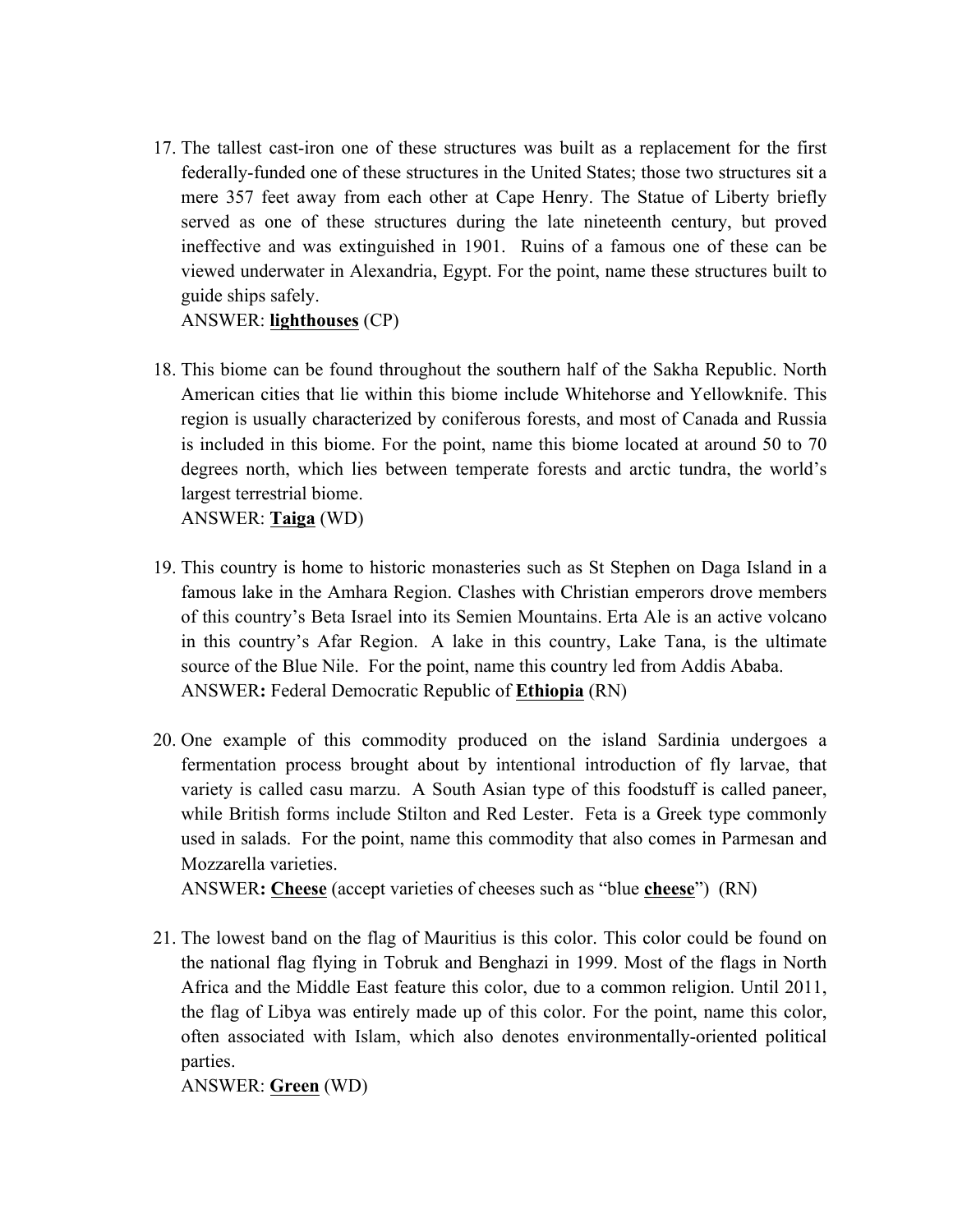22. This body of water contains numerous artificial islands created by the Uros people, as well as the island of Taquile, which is noted for its textile production. The city of Tiwanaku is located southeast of this body. One of the largest vessels in this body of water is the Manco Capac, a railroad car float owned by PeruRail. For the point, name this highest navigable body of water, which straddles the border between Peru and Bolivia.

ANSWER: Lake **Titicaca** (EK)

23. The Harding Icefield, up to a mile thick, is located in a national park named after these features on the Kenai Peninsula. The unmarried Seven Sisters, all waterfalls, cascade into one of these features along with a more-distant Suitor Waterfall near the village Geiranger. The Chilean coast is indented by these features. For the point, name this narrow deep inlet characterizing the coast of Norway. ANSWER: **Fjord**s (JF)

24. This region which is located directly east of the geologically related Vosges (pr. *Voezh*) Mountains, is home to a type of earthworm that can grow to up to five feet long. This region is famous for a namesake chocolate cherry cake. Roman emperors, such as Caracalla, took advantage of springs in this region's town of Baden-Baden. This region contains the source of the Danube River. For the point, name this wooded region in southwest Germany.

ANSWER: the **Black Forest** [or **Schwarzwald**; prompt on **Baden-Württemburg** until "Baden" is read]  $\langle KG \rangle$  {II}

25. In 1897, a pioneering Suspension Bridge near this locale, designed by John Augustus Roebling, was taken down. Attractions at this location include Goat Island and the Cave of the Winds. In June 2012, Nik Wallenda crossed this structure near its "Horseshoe" portion on a tightrope; Annie Taylor was the first person to travel over it in a barrel. The "Maid of the Mist" ferries people near this object on its namesake river. For the point, name this waterfall located on the New York-Canada border.

ANSWER: **Niagara** Falls [or **Niagara** Gorge until "Veil" is read] <JZ> {II}

26. The composition of an executive body in this nation is governed by a "magic formula" which was unchanged from 1959 to 2003. Six of this country's subdivisions elect only one member to the Council of States rather than two. Its "inner" Appenzell did not grant women the right to vote until 1991, and a close relative of Friulian is spoken in Graubunden in this country's southeast. For the point, Romansh is one of four official languages in what Alpine confederation of 26 cantons?

ANSWER: **Switzerland** [or **Swiss Confederation**] <CW> {II}